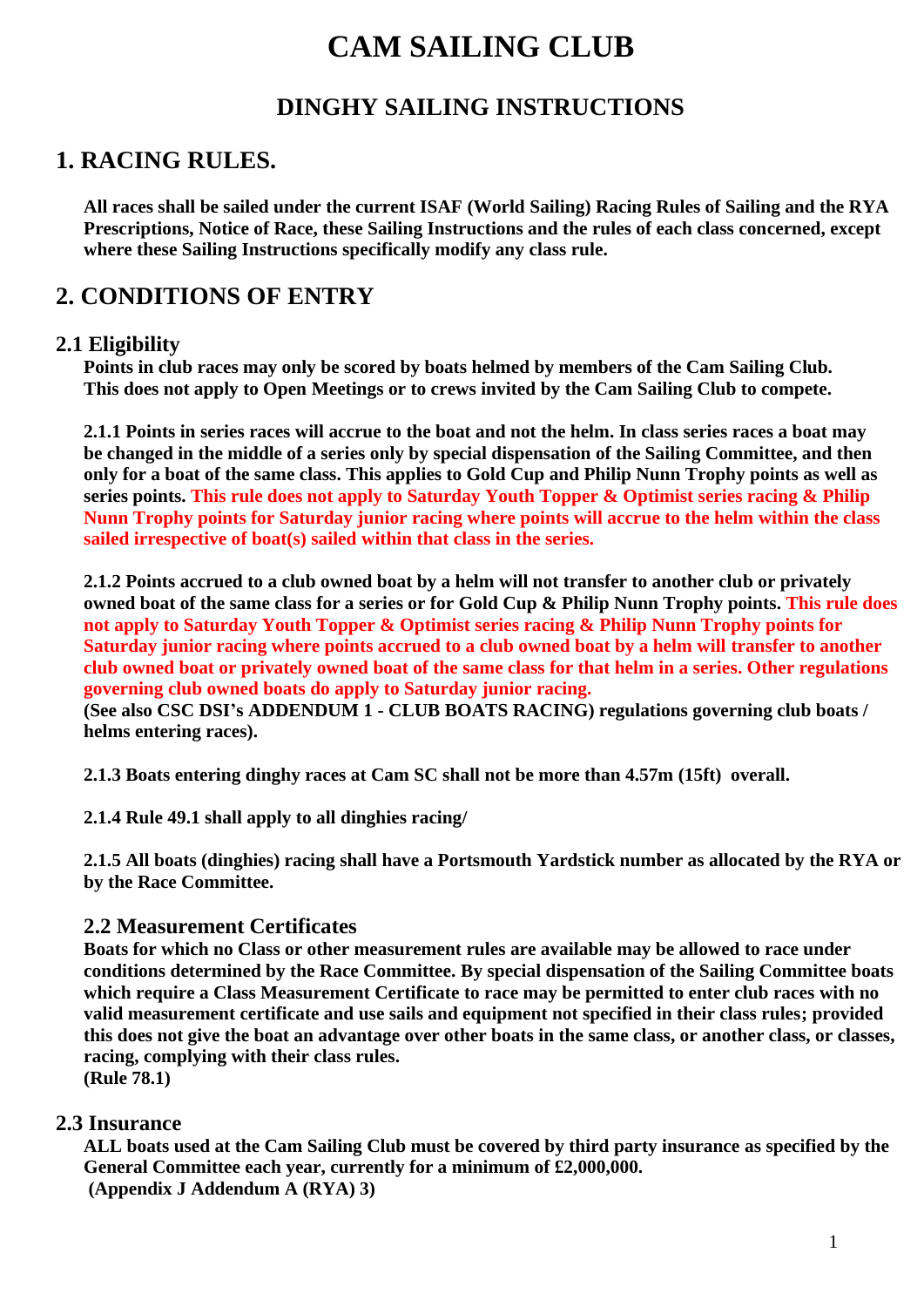### **2.4 General**

**The safety of a boat and her entire management including insurance shall be the sole responsibility of the owner/person in charge, who must ensure that the boat and crew are adequate to face the conditions that may arise in the course of the race. Neither these Sailing Instructions nor any inspection of the boat limits reduces the absolute responsibility of the owner/person in charge for the crew, the boat and her management. The race organisers shall not be responsible for any loss, damage, death or personal injury howsoever caused to the owner/person in charge or crew, as a result of their taking part in the race or races. Moreover, every owner/person in charge warrants the suitability of the boat for the race or races. Appendix J Addendum A (RYA) shall apply.**

#### **2.5 Safety**

**2.5.1 Rule 40.1 is modified to read - Competitors shall wear life-jackets or buoyancy aids of BS-EN's approved standard at all times while racing.**

 **2.5.2 A race shall only be held if safety boat cover is available. Safety boat crews shall wear life-jackets or buoyancy aids of BS-EN's approved standard at all times when aboard a club safety boat.**

#### **2.6 Advice**

 **Advice and help during a race may be given to helms new to racing at the discretion of the safety boat crew.**

## **3. SCHEDULE OF RACES**

**The schedule of races and eligibility of classes competing shall be as indicated annually in the club's Sailing Programme. Any changes to this programme shall be posted on the Club Notice Board at least seven days prior to the new or changed date. Races postponed or abandoned for the day may be resailed later. At least seven days notice of re-sailing will be given usually on the Club Notice Board.**

## **4. ENTERING FOR A RACE**

**The sail number of a boat to be entered for a race, together with the names of helm and crew, must be written in the appropriate column on the sheets provided in the Clubhouse NOT LESS THAN FIFTEEN MINUTES BEFORE THE WARNING SIGNAL OF THE FIRST CLASS TO START IN ANY ONE GROUP OF STARTS WHETHER THESE STARTS ARE FOR THE SAME TROPHY OR NOT. If using a sail for a race with a different number recorded on the sail to the boat number the correct boat number should be recorded on the sheet with the number on the sail to be used for that race recorded in brackets following.**

## **5. MARKS**

**5.1. Upstream Buoy – situated near the downstream slipway.**

**5.2. Middle Buoy (D Course) – positioned off the GOBA mooring on The Field.**

**5.3 Additional Middle Buoy (C Course) – At the OOD's request the additional middle buoy for C Course may be positioned between the start line and the Middle Buoy off the GOBA mooring on The Field.**

**5.4. Downstream Buoy – near Bottisham Lock about 1200 meters downstream from the Upstream Buoy**

**5.5 Optimist Buoys – 2 separate marks, 1 positioned upstream from the start line and 1 positioned downstream from the start line. The position on the course for the marks will vary depending on race conditions on the day. The marks will be distinctive in colour and will show the Optimist class insignia, Q**

## **6. COURSES**

**For the purpose of these Instructions a round is defined as a lap of the set course, starting in the given direction but finishing in either direction as indicated on the Starting Box. This implies that under certain conditions one of the marks need not be rounded.**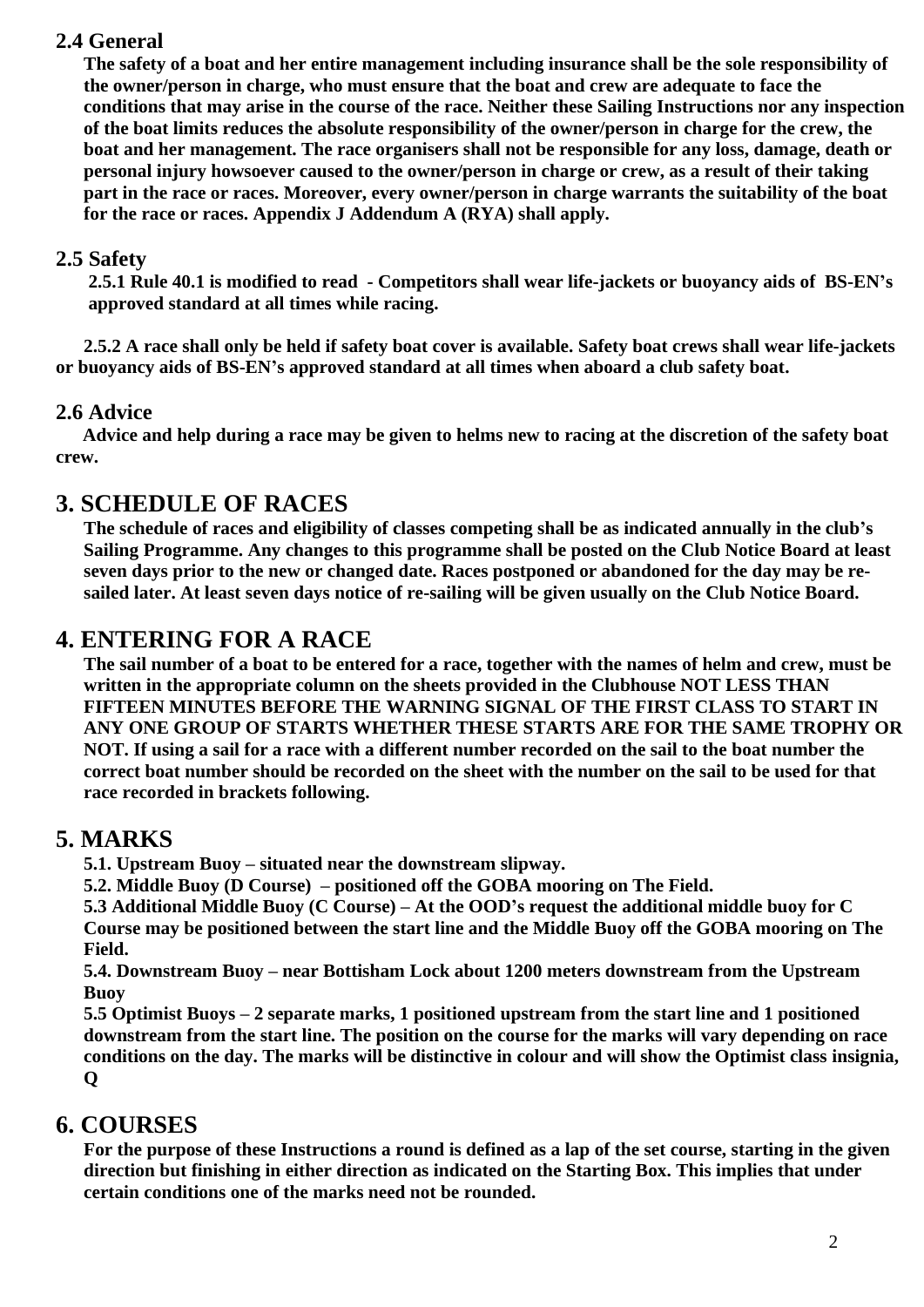#### **6.1 Course Designations**

**6.1.1. A Course – One or more complete rounds between the Upstream and Downstream Buoys ignoring the Middle Buoy.**

**6.1.2. B Course – An additional course between any of the Cam SC buoys which can be decided and publicised on the day of a race by the OOD.**

**6.1.3. C Course – One or more rounds between the Upstream buoy and the additional Middle buoy positioned between the start line and the middle buoy off the GOBA mooring.**

**6.1.4. D Course – One or more rounds between the Upstream Buoy and the Middle Buoy positioned off the GOBA mooring.**

**6.1.5 Q Course – One or more rounds between the Upstream and Downstream Optimist marks.**

**All races will be sailed over a specified number of** *rounds* **of A, B, C, D or Q Course unless otherwise instructed. Other Courses may be set at the discretion of the Officer of the Day and these will be clearly indicated on or near the signing-on sheet. Also Buoys may be moved to other locations if required, in which case the new location will be indicated similarly if its position differs substantially from the defined position.** 

#### **6.2 Course Instructions**

**The direction of rounding of Buoys (Red – Port, Green – Starboard) the direction of the start, the course letter and the number of rounds shall be indicated on the board on the Starting Box.**

#### **6.3 Different Numbers of Rounds**

**At the discretion of the OD one or more boats may be required after the start of the race to sail one or more complete rounds less than other boats. In this case either Course A, C, D or Q shall be sailed, the race may not be shortened round the Middle Buoy, and the direction of the finish must be the same as that of the start. No special signals will be made, but dinghies whose course is so shortened shall be finished at the end of a lap, and the appropriate finishing signal made.**

**NO BOAT WHOSE COURSE IS SO SHORTENED SHALL BE PLACED IN A HIGHER POSITION FOR THAT RACE THAN A BOAT OF THE SAME DINGHY CLASS OR A BOAT WITH AN EQUAL OR GREATER PORTSMOUTH YARDSTICK WHICH WAS AHEAD OF HER AT THE TIME OF SHORTENING AND WHICH HAS COMPLETED A LONGER COURSE.**

**SEE "GUIDANCE NOTES FOR RACE OFFICERS".** 

**The following formula will be used, where**

**N(F) = No of rounds sailed by faster boats and** 

**N(S) = No of rounds sailed by slower boats.**

 **Final corrected time = Corrected time x N(F)**

 **N(S) (J2.1.4)**

## **7. CLASS FLAGS**

| Code Flags used:                 |                          |
|----------------------------------|--------------------------|
| <b>Enterprise</b>                | Flag E                   |
| Laser                            | Flag L                   |
| <b>Handicap</b>                  | Flag F                   |
| <b>Topper</b>                    | Flag T                   |
| Optimist                         | $Flag$ O                 |
| <b>General Handicap (All In)</b> | <b>Numeral Pennant 1</b> |
| <b>Young Helms</b>               | <b>Numeral Pennant 2</b> |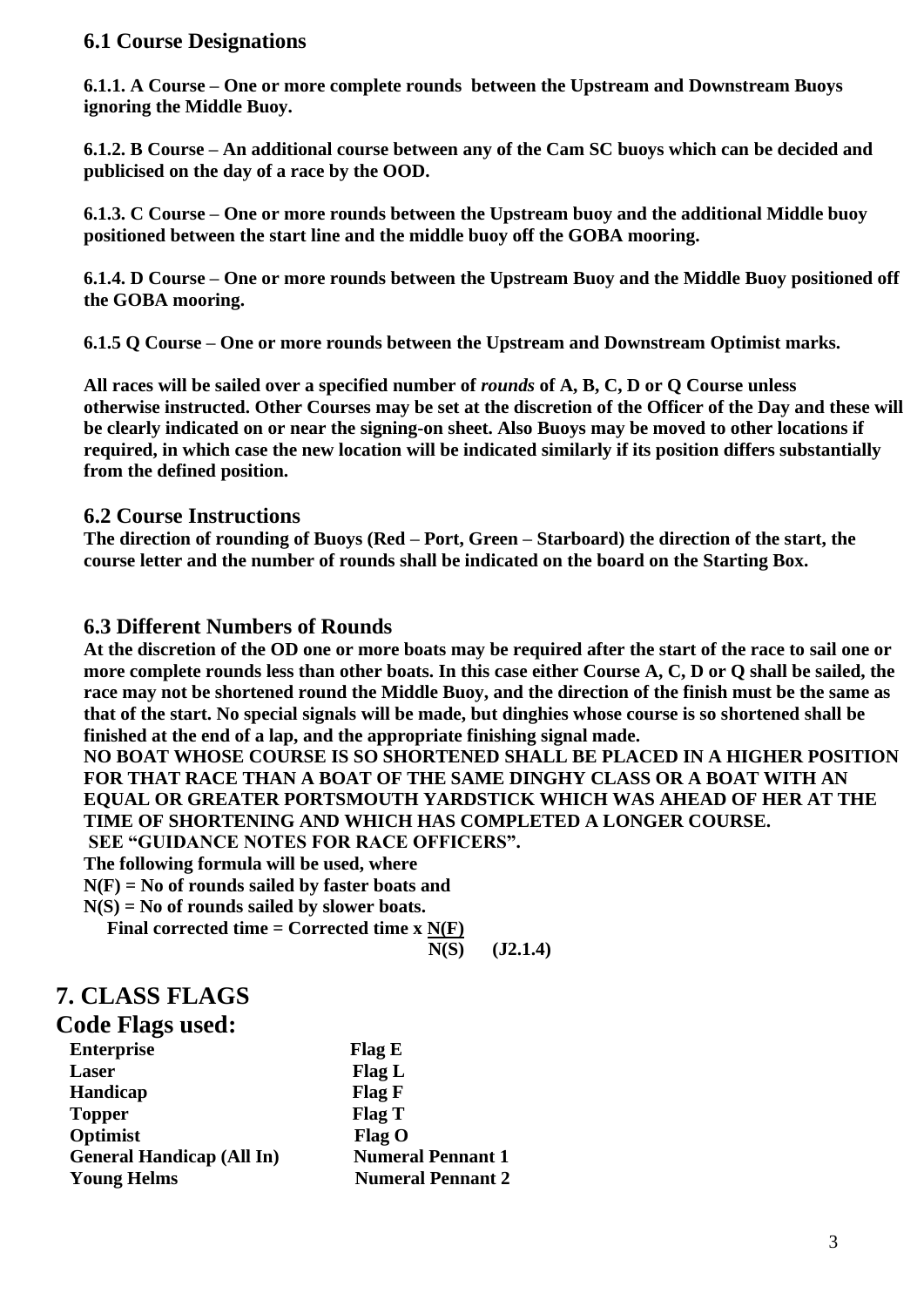**NOTE: For the Class Cups' series the General Handicap (All In) flag may be used at the discretion of the OOD for all classes.**

## **8. STARTING AND FINISHING**

### **8.1 The Starting and Finishing Line**

**The projection of a line painted on the Starting Box window and a marker post in front of the Box.**

**This line will not be used as a finishing line for Pursuit Races. For Pursuit Races only the finishing line for each boat shall be a line drawn at right angles to the banks across the river and passing through the foremost part of each boat at the instant of the finishing signal. The overall finishing order shall be determined by the position of each boats finishing line. (J2.1.6)**

## **8.2 Starting**

#### **8.2.1 Number of Boats in a Start**

**The normal maximum number of boats in any one start shall be six. At the discretion of the Officer of the Day and in favourable conditions, seven or more boats may be started. In Pursuit Races any number of boats must be started together. In this case if the number of boats starting is more then six the start may be made downwind rather than upwind as normal. (J2.2.38)**

#### **8.2.2 Starting Procedure – Non-Pursuit Races**

**Normally races will be started using Rule 26, in which case a sound signal with no flag will be given 5 minutes before the warning signal of the first class to start. Certain races may use a different system, in which case this will be clearly indicated on or near the signing on sheet. (Rule 26)**

#### **8.2.3 Starting Procedure – Pursuit Races**

**In Pursuit Races a boat is deemed to be racing from the preparatory signal of that race when she is on the race course.**

**Rule 26 is replaced to read - Pursuit Races will be of fixed duration – usually 1 hour or 45 minutes from the Laser (full rig) start time, and boats will start according to their calculated handicap (PY) times. A list of starting times will be placed on the Club Notice Board. At ten minutes before the first Class to start a sound signal will be made with no flag. At five minutes the General Handicap (All in) class flag will be flown with one sound signal, at four minutes Code Flag P will be flown and one sound signal made. At one minute code flag P will be dipped and re-hoisted and one long sound signal will be made. At the start of the race one sound signal shall be made and this will be repeated for each class as it starts. When all boats have started correctly the flags will be lowered. The race will finish at the end of the allotted time by giving a single long sound signal and raising a red pennant. The position of the finishing lines of the boats on the water at this time shall give the finishing order. (Rule 26)**

### **8.2.4 Single Boat Starts**

**Every race shall consist of at least two boats crossing the starting line correctly. In the event that there are not two boats crossing the start line in the race after the first boat has started the race shall be abandoned and not re-sailed except as provided below.**

#### **8.2.5 CLASS CUPS' SERIES**

**For the Class Cups' Series all boats entered in all classes will be started together and each class boat's finishing position will be calculated using PY for an overall result for that race. If more than 6 boats entering and multiple starts, boats of the same class should be put into the same start(s) if possible. The Class Cup for each class competing will be awarded separately at the end of the Class Cups' Series.**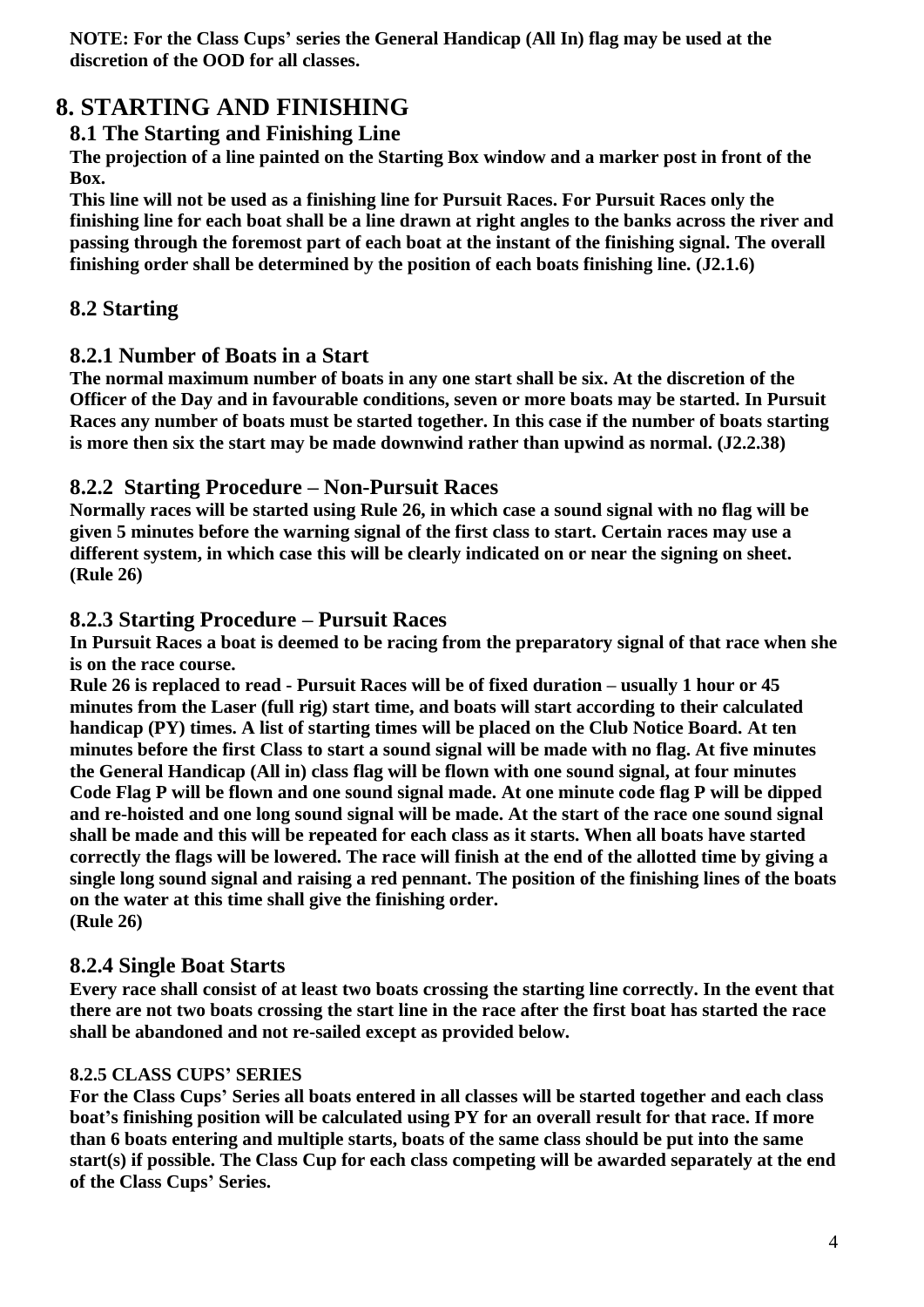#### **8.2.6 Optimist and Youth Topper Fleets**

**In the event of only one Optimist or one Youth Topper entering a race the single class boat may race with the other junior class boat (or boats) racing. The single class boat will receive first place points for her class if finishing, retirement points if retiring or disqualification points if disqualified. This will not affect the overall finishing positions for the other junior class racing.**

#### **8.2.7 Young Helm Racing**

**Young Helms may enter all senior fleet racing as indicated on the annual race programme card. Separate Young Helm prizes will be awarded for some series.**

**Optimists may not enter 1 hour Pursuit Races, but Optimists are eligible to enter 45 minute Pursuit Races, and all other club senior All In and Personal Handicap races.**

#### **8.3 Recalls**

#### **8.3.1 Individual Recalls**

**A boat over the line at the start shall be hailed. A further hail shall be given when such a boat has returned and cleared the starting line. Code Flag X will NOT be displayed and no sound signal shall be made. This replaces the requirements of Rule 29.1. (Rule 29.1)**

#### **8.3.2 General Recalls**

**A second sound signal shall be made after the starting signal and boats will be hailed from the Starting Box. If the start is the last start of a series then the starting signal will become the warning signal for the new start, (5min), otherwise the starting signal of the final start will become the warning signal of the recalled start unless the recalled start is postponed or cancelled. This replaces the requirements of Rule 29.2. (Rule 29.2)**

#### **8.4 Finishing**

**The finishing line will normally be crossed in the direction of the start. If it is to be crossed in the opposite direction a black ball will be hoisted during the leading boats final round. For Pursuit Races the race will finish at the end of the allotted time. (See instruction 8.1)**

#### **8.4.1 Time Limit for Finishing**

**The time limit for the purposes of Rule 35 shall be 1 hour. This does not apply to Pursuit Races. A** *start* **shall not be abandoned for this reason if any boat in the** *race* **has finished within the time limit.**

#### **8.4.2 Time Limit after first Boat**

**Any boat more than 20 minutes behind the leading boat (using corrected time in PY handicap racing) in the start will not be timed. If possible boats will be hailed from the Starting Box or advised by the Safety Boat crew. This shall not apply to Pursuit Races. Boats not timed shall be awarded retirement points.**

## **9 SCORING SYSTEM AND TIE BREAKING**

#### **9.1 Scoring System**

**The Low Point System in A4.1 will be used. Separate points are awarded for the Pye Gold Cup and the Philip Nunn Trophy. The scoring system and regulations for these trophies shall be published separately. Points shall be awarded for races based on elapsed corrected time (except in Pursuit Races) and not for starts.**

#### **9.1.1 Short Series**

**For a series of races lasting for only one day (a Regatta) Rule A4.2 shall apply. (Note: The application of Rule 30 is not possible on the river and the scoring penalties of Rule 44.3 are not used). (Rules A4.2, 30, 44.3)**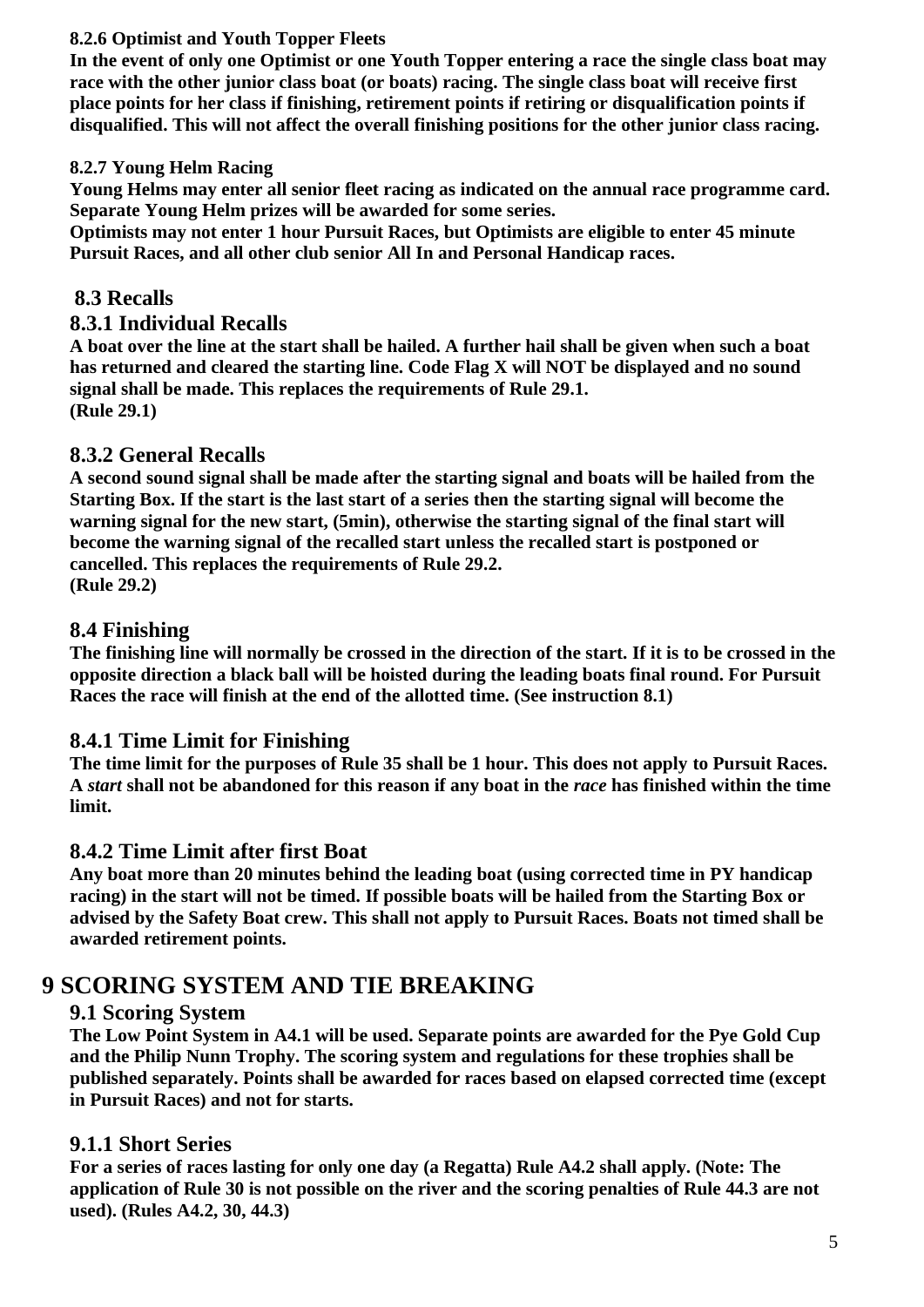#### **9.1.2 Long Series**

**For a series of races over more than one day Rule A9 shall apply and Rule A4.2 shall not apply. Rule A9 is modified as below:**

**"For a series that is held over more than one day, a boat that** *started* **but did not** *finish,* **retired after** *finishing* **or was disqualified shall be scored points for the finishing place one more than the number of boats that** *started.*

**A boat entered in a series but missing a race in that series will be allocated points for that missed race calculated with the number of boats in that series plus 2 points. This rule for points allocated for a missed race will apply to all long series but will not apply to points awarded for the Gold Cup and Philip Nunn Trophy.** 

**(Rule A9, A4.2)** 

#### **9.2 Tie Breaking**

**Ties will be resolved in the following order:-**

**a) By applying RRS A8.1**

**b) If a tie remains between two or more boats the discard race(s) of the boats involved will be taken into account.**

**c) If a tie still remains between two or more boats RRS A8.2 will be applied. (Rule A8.1: A8.2)**

## **10 SHORTENING COURSE**

 **As far as practicably possible OOD's should shorten starts in the order of starting, and the lead boat in a start should be the first boat to be finished in their respective start. Other boats in that start can then be finished following the lead boat's finishing bell, even if completing a lesser number of rounds than the lead boat in their start. (See also 6.3 Different Number of Rounds)**

#### **10.1 Courses A, B C and D**

**Code Flag S will be flown for an All In race and for a Class Race Code Flag S will be flown together with the Class Flag(s) of the Class(es) being shortened, and two sound signals will be made as the lead boat either:-**

**a) Approaches the bend in the river downstream from the Starters' Box when sailing upstream towards the finishing line. Boats will then be finished by crossing the finishing line in the direction of starting. If the finish direction is to be different from the start direction a Black Ball will be flown with the S code flag.** 

 **Or** 

**b) Rounds the Club Buoy, in which case boats will complete the course by rounding the Middle Buoy, or upstream middle buoy in the event of there being an additional middle buoy on the course laid between the club buoy and the GOBA middle buoy, and crossing the finishing line in the direction indicated.**

#### **10.2 Course "A" and "D" Only (See also Instruction 6.3)**

**Except for Pursuit Races and at the discretion of the OOD individual boats may be required to sail fewer rounds than indicated on the board in order to give all boats as nearly as possible the same duration of race. Such boats shall be finished when crossing the start line in the direction of the start when they have completed the required number of laps. No extra sound or flag signals shall be made.**

 **Note:- Code Flag "S" will always be flown together with the Class Flags of the Classes that have been shortened at any one time.**